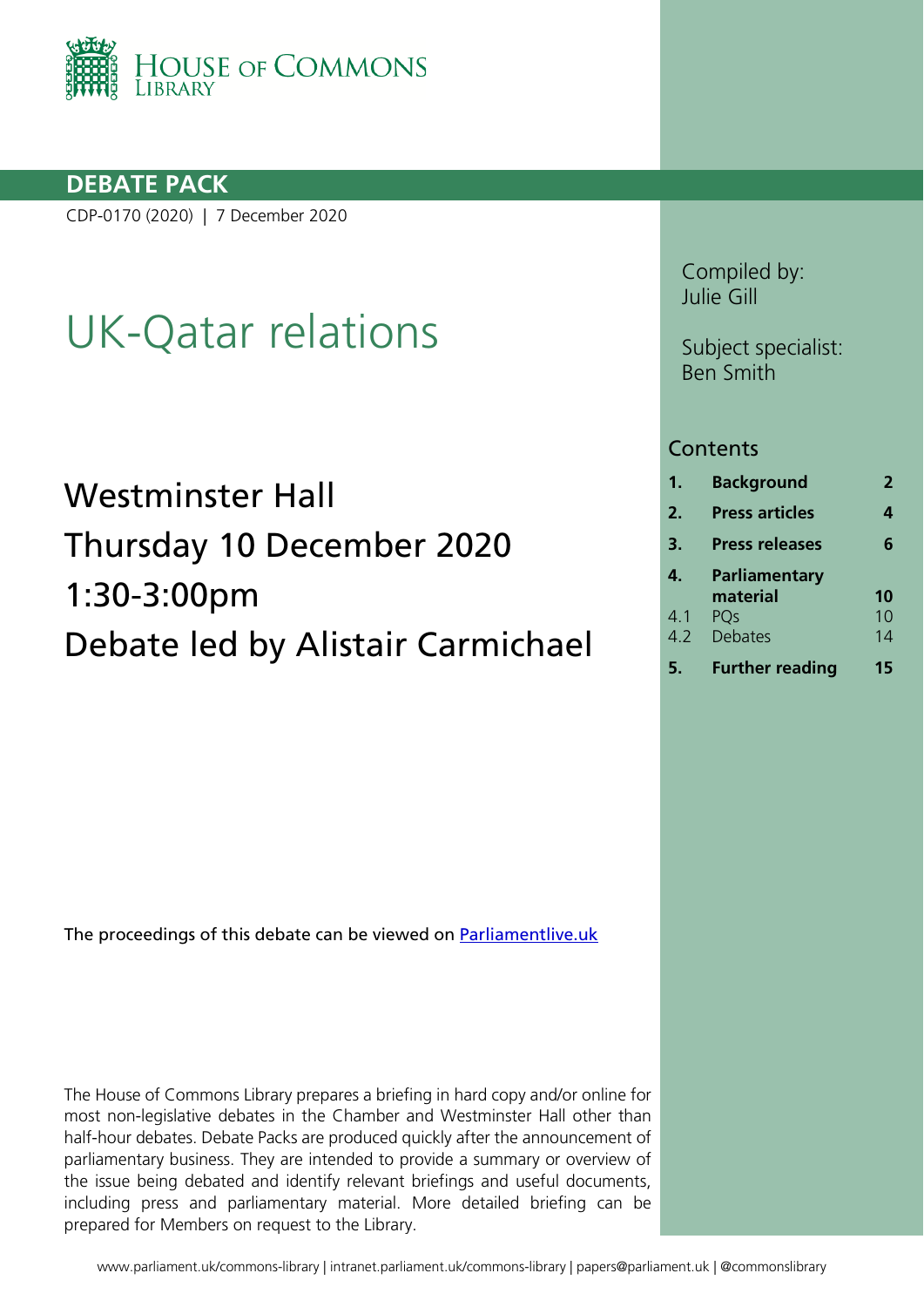## <span id="page-1-0"></span>1. Background

## Gulf dispute

In 2017 a dispute over foreign policy and the treatment of political Islam blew up between Qatar and a group of Gulf countries led by Saudi Arabia. The Saudi group imposed a blockade on Qatar and the rivalry [spilled over into conflicts in the Middle East](http://researchbriefings.parliament.uk/ResearchBriefing/Summary/CBP-8690) and North Africa.

The UK, in common with other Western governments, has called for a peaceful resolution of the dispute:

We continue to urge all sides to take steps to de-escalate and engage with Kuwaiti mediation efforts to find a resolution to the ongoing dispute. Substantive progress can only happen when all countries involved are willing to discuss demands that are measured and realistic. We remain firmly committed to our strategic partnership with the Gulf Cooperation Council (GCC), and continue to make clear during engagements with Gulf partners that GCC unity matters to long-term regional security and stability.[1](#page-1-1)

After Joe Biden's victory in the US elections, [Saudi Arabia was reported](https://www.ft.com/content/ae7e041f-ff4b-4df7-8b2b-06488e17a91c?desktop=true&segmentId=dd5c99e9-30be-ddd0-c634-ff3a0c2b738f#myft:notification:daily-email:content) to be stepping up its efforts to solve the Qatar crisis, as a "gift" to both outgoing and incoming presidents.

## Arms sales and defence collaboration

The UK has sold 24 Typhoons and nine Hawks to Qatar. The Department for International Trade answered a PQ in June 2019 setting out the details of the export credits provided by the Government to support the sale.<sup>[2](#page-1-2)</sup>

The £4.2 billion export credit has [proved controversial](http://data.parliament.uk/DepositedPapers/files/DEP2018-0872/Angus_MacNeil_letter-signed.pdf) as it did not match the usual UK Export Finance criteria for granting credit because of the size of the credit and the long risk horizon.

#### **RAF and BAE Systems**

The RAF's operational headquarters for operations in the Middle East is in Qatar at Al Udeid airbase, also the hub of America's air operations in the region. It is home to the RAF's [No 83 Expeditionary Air Group,](https://www.raf.mod.uk/our-organisation/groups/no-83-expeditionary-air-group/) which provides command and control to the 4 Expeditionary Air Wings supporting UK military operations in the region.

In September 2018 a contract between BAE Systems and the [Government of Qatar](https://ukdefencejournal.org.uk/qatar-typhoon-and-hawk-programme-in-full-swing-say-bae/) for the provision of 24 Eurofighter Typhoon aircraft, 9 Hawk Advanced Jet Trainers and a six-year support service came into effect.

A joint UK/Qatari squadron has been set up to allow personnel from both air forces to train together. Based at RAF Coningsby, [No.12](https://www.gov.uk/government/news/uk-qatari-typhoons-take-off-as-joint-squadron)  [Squadron](https://www.gov.uk/government/news/uk-qatari-typhoons-take-off-as-joint-squadron) is a unique initiative between the UK and Qatar and will

<span id="page-1-2"></span><span id="page-1-1"></span> $\frac{1}{2}$  [Written question -](https://www.parliament.uk/written-questions-answers-statements/written-question/lords/2019-06-04/HL16027) HL16027, 18 June 2019

<sup>2</sup> [HC Written question –](https://www.parliament.uk/written-questions-answers-statements/written-question/commons/2019-06-20/267333) 267333, 25 June 2019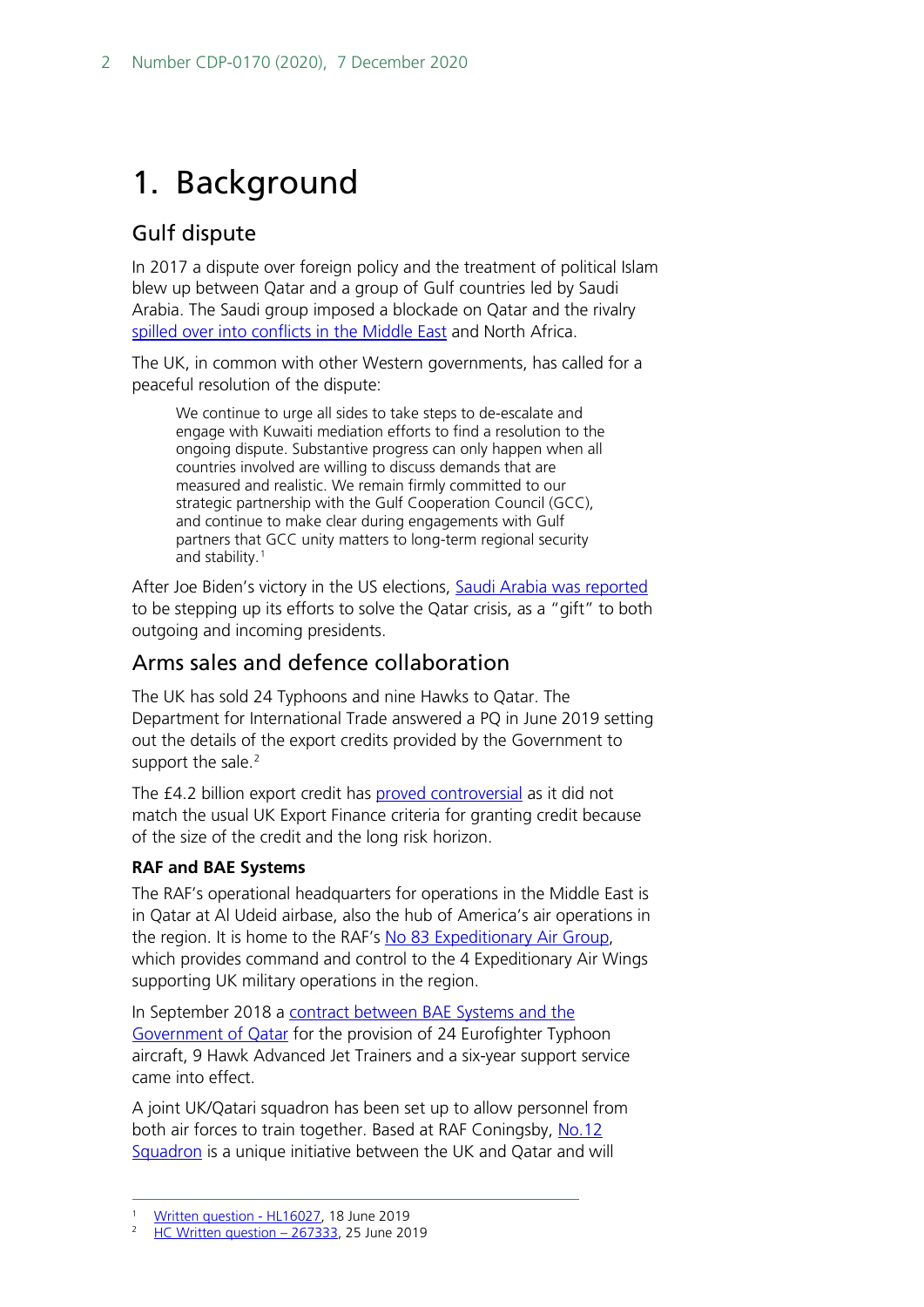provide the Qatari air force with experience operating the Typhoon. Flights started in June 2020.

## Football World Cup

Many people have been concerned about the awarding of the 2022 World Cup to Qatar because of the extreme temperatures, but also because of the stories of extreme exploitation of workers building the facilities.

The [UK Government "welcomes" the steps](https://questions-statements.parliament.uk/written-questions/detail/2019-10-28/HL474) Qatar has made towards improving the lot of workers on World Cup projects. Those steps include opening an office of the International Labour Organisation. In August 2020 Qatar passed laws to impose a minimum wage and to allow workers to change jobs without their employer's permission, described as "[a step in the right direction](https://www.amnesty.org/en/latest/news/2020/08/qatar-annoucement-kafala-reforms/)" by Amnesty International.

### Gas

Qatar dominates the market for Liquefied Natural Gas (LNG). LNG made up 39% of the UK's imported natural gas in 2019, up from 15 per cent in 2018. Nearly half comes from Qatar, the UK's biggest LNG supplier.<sup>[3](#page-2-0)</sup>

Gas trade helped the total trade between the United Kingdom and Qatar reach [£7.2 billion,](https://questions-statements.parliament.uk/written-questions/detail/2020-07-09/71911) an increase of 37% (£1.9 billion) from 2018.

## Qatari investments in the UK

Qatari overseas investment has recovered after seeing repatriation of funds at the height of the Gulf crisis in 2017.

In 2017, the UK was reportedly **Qatar's biggest investment destination**, with a stock of £35 billion-worth of investments in the UK and £5 billion more planned. Much of the investment is from the Qatari sovereign wealth fund.

## Gulf Strategy Fund

The UK created the Gulf Integrated Activity Fund (IAF) in 2015. It is now the Gulf Strategy Fund. It is designed to cover expenditure when department's core budgets cannot provide funds for the government's Gulf Strategy.[4](#page-2-1) The IAF funds activities in Qatar as well as the other Gulf Co-operation Council countries. The allocated budget for the IAF for the 2019/20 financial year was £20m. [5](#page-2-2)

In October 2020 the Gulf Fund and its transparency (or lack of it) was the subject of a *debate in Westminster Hall*. The minister answering for the Government undertook to produce a summary of the fund's activities.

<span id="page-2-0"></span>Department for Business, Energy & Industrial Strategy, Digest of UK Energy Statistics [202](https://assets.publishing.service.gov.uk/government/uploads/system/uploads/attachment_data/file/912021/DUKES_2020_Chapter_4.pdf)0, p66

<span id="page-2-1"></span><sup>4</sup> A [Gulf Strategy Unit](https://assets.publishing.service.gov.uk/government/uploads/system/uploads/attachment_data/file/575378/national_security_strategy_strategic_defence_security_review_annual_report_2016.pdf) established in 2015 in the Cabinet Office leads crossdepartmental coordination of UK policy and programmes in the Gulf, in line with National Security Council strategy

<span id="page-2-2"></span><sup>5</sup> [Written question -](https://www.parliament.uk/written-questions-answers-statements/written-question/lords/2019-06-04/HL16049) HL16049, 25 June 2019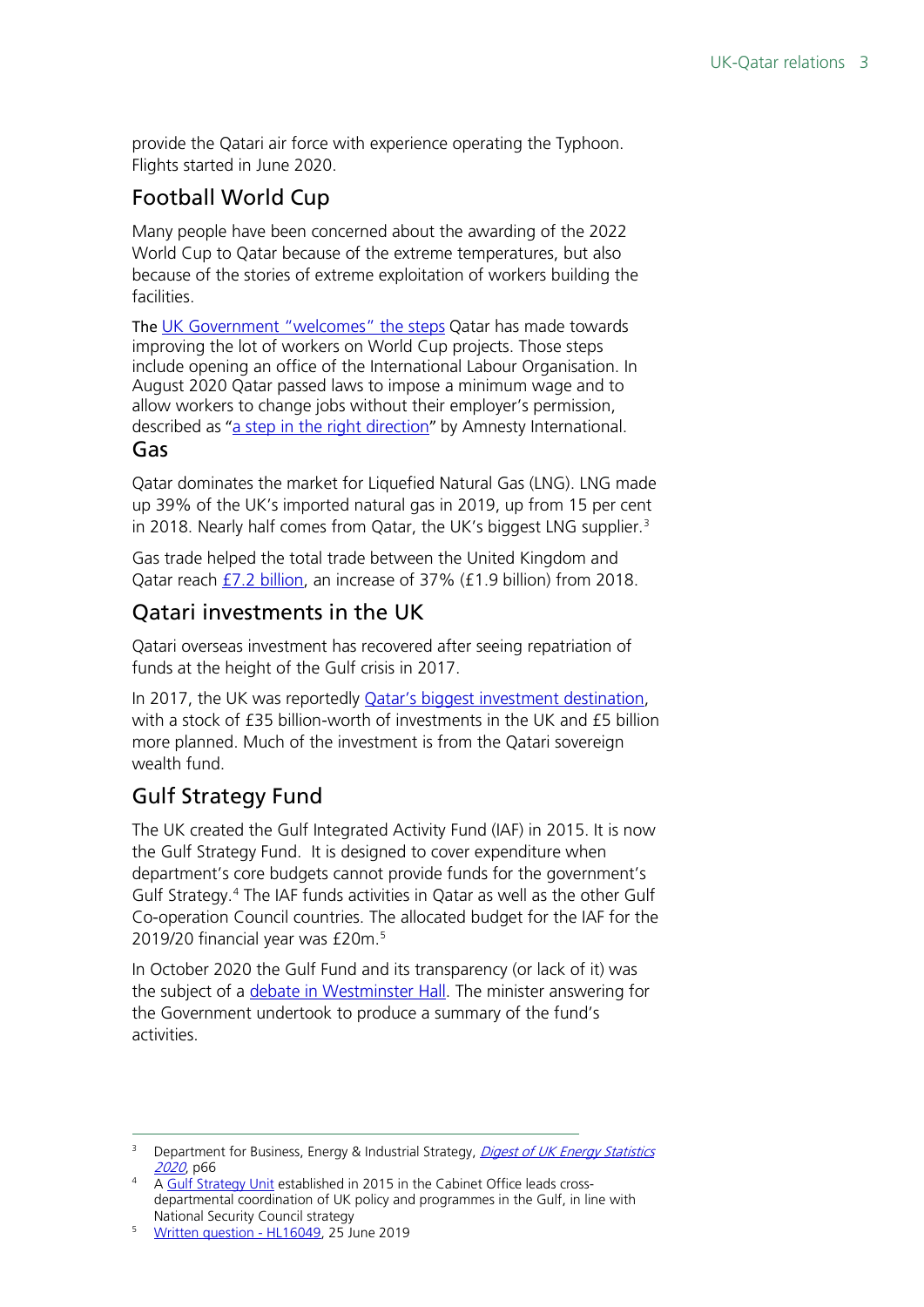## <span id="page-3-0"></span>2. Press articles

The following is a selection of press and media articles relevant to this debate.

Please note: the Library is not responsible for either the views or accuracy of external content.

#### **[Saudi and Qatar pledge commitment to end Gulf crisis](https://www.ft.com/content/5ea4f29c-33bc-42e2-8e2c-57ba900dd0a8)**

Financial Times Andrew England and Simeon Kerr 4 December 2020

#### **[Saudi Arabia seeks to resolve Qatar crisis as 'gift' to Joe Biden](https://www.ft.com/content/ae7e041f-ff4b-4df7-8b2b-06488e17a91c)**

Financial Times Andrew England et al 27 November 2020

#### **[Qatar firms' failure to pay leaves migrant workers destitute –](https://www.theguardian.com/global-development/2020/nov/26/qatar-firms-failure-to-pay-leaves-migrant-workers-destitute-report)**

**[report](https://www.theguardian.com/global-development/2020/nov/26/qatar-firms-failure-to-pay-leaves-migrant-workers-destitute-report)** Guardian Pete Pattisson 26 November 2020

**[Amnesty urges Qatar to get tough with 'abusive' bosses, two](https://www.independent.co.uk/news/world/middle-east/qatar-world-cup-reforms-2022-b1724476.html)  [years ahead of World Cup kick-off](https://www.independent.co.uk/news/world/middle-east/qatar-world-cup-reforms-2022-b1724476.html)** Independent David Harding 18 November 2020

#### **[Qatar threatened witnesses to hide Nusra Front financing, court](https://www.thetimes.co.uk/article/qatar-threatened-witnesses-to-hide-nusra-front-financing-court-told-b8nhxbdrt)  [told](https://www.thetimes.co.uk/article/qatar-threatened-witnesses-to-hide-nusra-front-financing-court-told-b8nhxbdrt)**

The Times Andrew Norfolk 12 November 2020

#### **[Qatar Airways welcomes UK court's judgement in Al Arabiya case](https://www.aljazeera.com/news/2020/11/8/qatar-airways-files-lawsuit-against-al-arabiya-in-uk-court)** Al Jazeera

8 November 2020

#### **[World Cup nation Qatar to hold Shura Council elections for first](https://www.independent.co.uk/news/world/middle-east/qatar-shura-council-election-world-cup-b1562780.html)**

**[time in 2021](https://www.independent.co.uk/news/world/middle-east/qatar-shura-council-election-world-cup-b1562780.html)** Independent David Harding 3 November 2020

#### **[Qatar to prosecute officials over forced exams of women at](https://www.bbc.co.uk/news/world-asia-54747504)  [airport](https://www.bbc.co.uk/news/world-asia-54747504)** BBC News Online

30 October 2020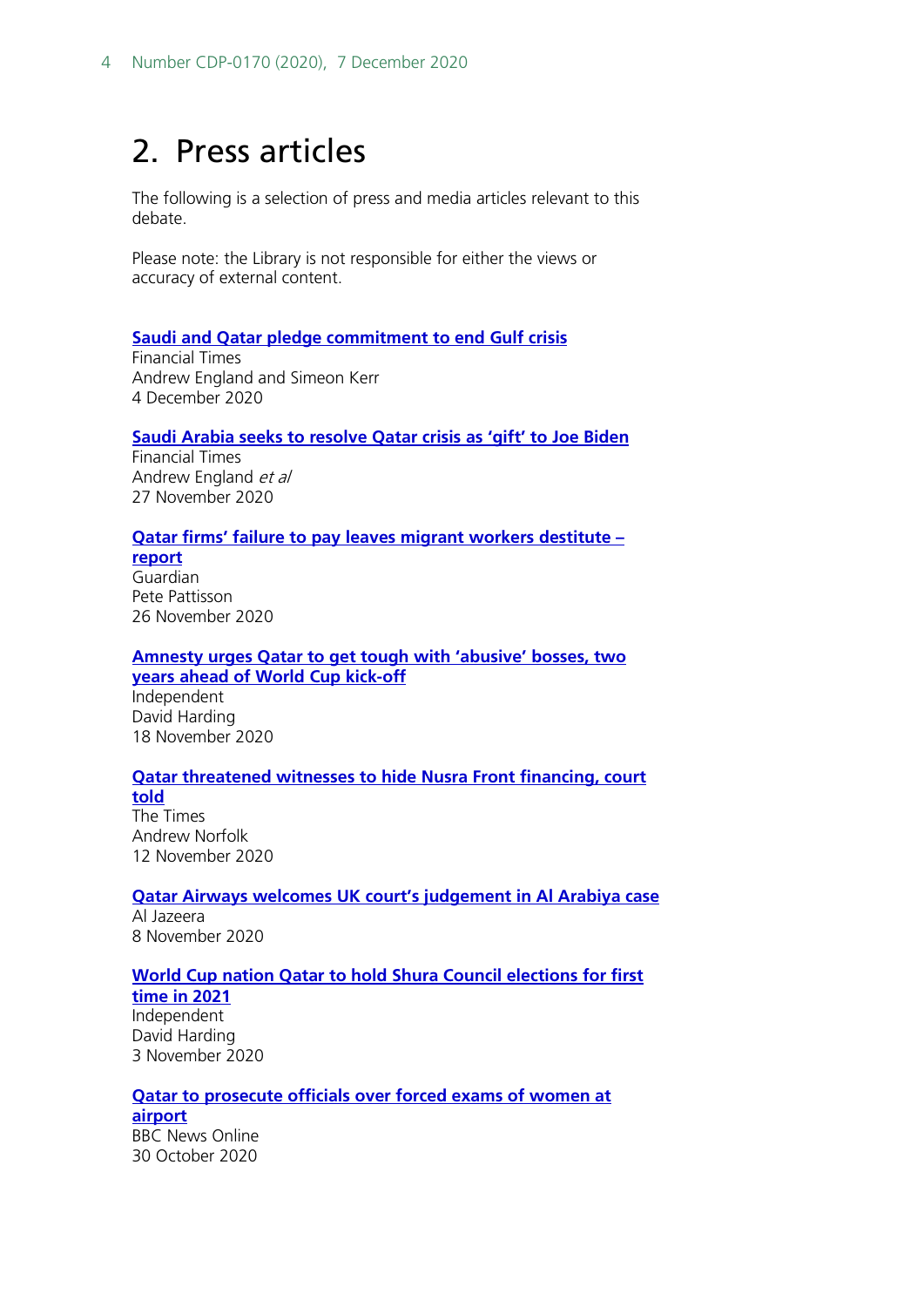#### **[British ambassador commends Qatar Charity for its humanitarian](https://m.gulf-times.com/story/675261/British-ambassador-commends-Qatar-Charity-for-its-humanitarian-activities-globally)  [activities globally](https://m.gulf-times.com/story/675261/British-ambassador-commends-Qatar-Charity-for-its-humanitarian-activities-globally)** Gulf Times 13 October 2020

#### **[Qatar investment pulled by Sussex PCC over human rights abuse](https://www.bbc.co.uk/news/uk-england-sussex-54280626)  [fears](https://www.bbc.co.uk/news/uk-england-sussex-54280626)**

BBC News Online 24 September 2020

#### **['Qatar-UK ties are deep and historical'](https://www.gulf-times.com/story/672681/Qatar-UK-ties-are-deep-and-historical)**

Gulf Times 11 September 2020

#### **[Qatar-UK trade volume reaches \\$9bn in 2019: Ambassador](https://thepeninsulaqatar.com/article/10/09/2020/Qatar-UK-trade-volume-reaches-$9bn-in-2019-Ambassador)**

The Peninsula Lani Rose R Dizon 10 September 2020

#### **[Qatar: New laws to protect migrant workers are a step in the](https://www.amnesty.org/en/latest/news/2020/08/qatar-annoucement-kafala-reforms/)**

**[right direction](https://www.amnesty.org/en/latest/news/2020/08/qatar-annoucement-kafala-reforms/)** Amnesty International 30 August 2020

#### **[Migrant workers in Qatar face 'structural racism' says UN report](https://www.theguardian.com/global-development/2020/jul/15/migrant-workers-in-qatar-face-structural-racism-says-un-report)**

Guardian Pete Pattisson 15 July 2020

#### **[Qatar-UK trade jumps 21% to £6.7bn in 2019](https://www.gulf-times.com/story/657386/Qatar-UK-trade-jumps-21-to-6-7bn-in-2019)**

Gulf Times Peter Alagos 2 March 2020

#### **[Nearly 100k Qataris visited the UK in 2019](http://desktop.gulf-times.com/story/655453/Nearly-100k-Qataris-visited-the-UK-in-2019#tag_100043)**

Gulf Times Joey Aguilar 9 February 2020

#### **[The impact of Brexit on relations between the UK and Gulf](https://theconversation.com/the-impact-of-brexit-on-relations-between-the-uk-and-gulf-countries-130820)**

**[countries](https://theconversation.com/the-impact-of-brexit-on-relations-between-the-uk-and-gulf-countries-130820)** The Conversation Laura Hood and Ahmad Ismail

## 30 January 2020 **[Qatari-British relations are strong, historic: envoy](https://www.gulf-times.com/story/651040/Qatari-British-relations-are-strong-historic-envoy)**

Gulf Times 19 December 2019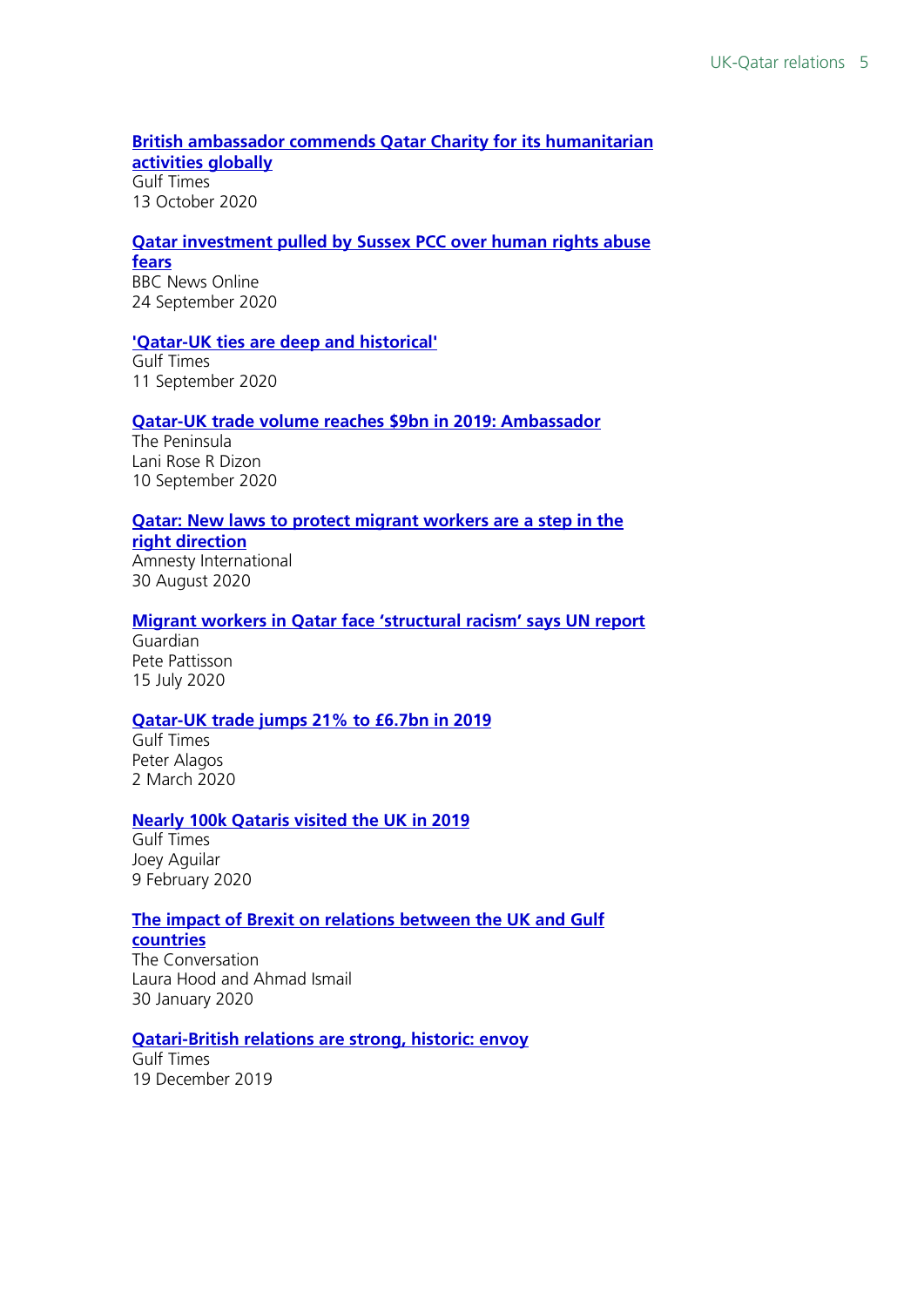## <span id="page-5-0"></span>3. Press releases

#### **[Hamad International Airport Incident: joint statement](https://www.gov.uk/government/news/joint-statement-on-the-hamad-international-airport-incident) Foreign, Commonwealth and Development Office 1 November 2020**

UK Foreign, Commonwealth & Development Office and the Ministry of Foreign Affairs of the State of Qatar statement:

His Excellency Sultan bin Saad Al-Muraikhi, Minister of State for Foreign Affairs of the State of Qatar, and the Rt Hon James Cleverly MP, Minister for Middle East and North Africa held a telephone call on the 31 October 2020 to discuss the Hamad International Airport Incident.

His Excellency the Minister of State for Foreign Affairs conveyed the State of Qatar's apology to the women impacted by the investigation at the airport, highlighting that the officials responsible for this violation have been referred to the Public Prosecution Office, and that this was an isolated incident and is a violation of Qatar's laws and values.

His Excellency the Minister of State for Foreign Affairs assured the United Kingdom's Minister for Middle East and North Africa of Qatar's commitment to the wellbeing and security of all passengers travelling to Qatar and through Hamad International Airport.

Commenting on the measures taken by the State of Qatar, Minister Cleverly welcomed the steps being taken to investigate the incident and efforts to ensure that such an incident does not happen again. Minister Cleverly highlighted that this is an important assurance for those travelling into or through Hamad International Airport.

The 2 ministers agreed to remain in contact and to exchange updates on the investigation regularly, assuring that this is a top priority for both governments.

The 2 ministers further underlined the strong partnership between the State of Qatar and the United Kingdom, and discussed ways to further enhance this relationship in all fields of cooperation.

#### **[Minister hails "strongest ever UK-Gulf ties" on first visit to the](https://www.gov.uk/government/news/minister-hails-strongest-ever-uk-gulf-ties-on-first-visit-to-the-region)  [region](https://www.gov.uk/government/news/minister-hails-strongest-ever-uk-gulf-ties-on-first-visit-to-the-region) Foreign, Commonwealth and Development Office 20 October 2020**

The UK and Gulf states are working in partnership to tackle coronavirus and save lives, Middle East Minister James Cleverly said following a visit to the region.

During his three day visit to Qatar and Oman, the Minister championed the UK's strong and historic ties between the respective Governments as well as their leadership in preventing the spread of the deadly disease. At a meeting with His Excellency Qais Al-Yousef, Minister of Trade for Oman, the Minister set out the UK's high ambition to grow our trade and investment with the Gulf, already our third largest trading partner outside the EU.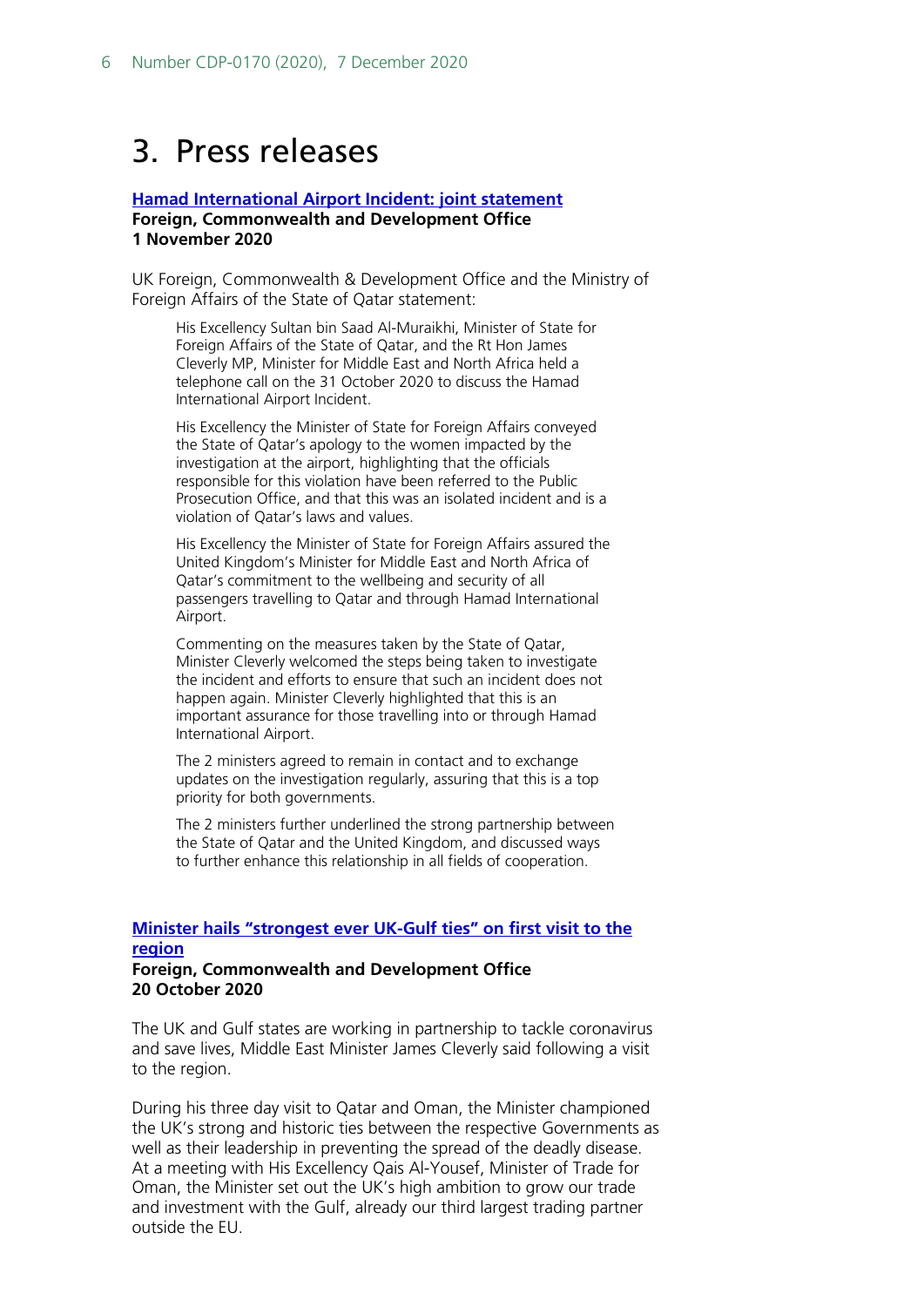At a meeting with His Excellency Soltan bin Saad Soltan Al-Muraikhi, Minister of State for Foreign Affairs of the State of Qatar, Minister Cleverly thanked Qatar for its help in repatriating British Nationals throughout the pandemic.

In Qatar, he also visited the Education City Stadium for the Fifa World Cup 2022, offering the UK's full support to ensuring a safe tournament for fans travelling from all around the world.

Minister for the Middle East, James Cleverly, said:

The UK and the Gulf are working in partnership to stop the spread of coronavirus and save lives, demonstrating our strongest ever UK-Gulf ties.

On my visit to Oman and Qatar, I have seen the true strength of the bilateral relationships between our great countries. From cooperation on security, to strengthening our trade links, to sharing our unique development expertise, our ties are helping to improve our mutual prosperity.

In Muscat, Minister Cleverly met Houthi representative Mohammed Abdul Salam. He urged the Houthis to work constructively with UN Special Envoy to Yemen, Martin Griffiths, and agree to his peace proposals to end the conflict and alleviate the suffering of those in need.

He also raised concerns about restrictions in northern Houthi-controlled areas which are preventing aid from reaching millions of those most in need and called for safe, rapid, and unhindered access for aid workers and supplies, particularly given the risk of famine this year.

The Minister also met His Excellency Akbar Al Baker, the CEO of Qatar Airways, to discuss new regional routes into the UK, which are helping to drive economic growth in the UK beyond London.

#### **[UK and Qatar commit to a stronger defence relationship](https://www.gov.uk/government/news/uk-and-qatar-commit-to-a-stronger-defence-relationship--2) Ministry of Defence 14 October 2020**

Defence Secretary Ben Wallace and his Qatari counterpart have committed to strengthening the UK-Qatar defence relationship during a joint visit to RAF Coningsby today.

During a tour of the base, which is already home to the UK-Qatari joint Typhoon squadron, the two Defence Ministers signed a Statement of Intent setting out how the UK will offer a British base for the Qatari Emiri Air Force's (QEAF) recently acquired nine Hawk aircraft.

The QEAF's latest acquisition opens doors for a potential new UK-Qatari Hawk squadron, which would further deepen the UK's defence relationship with Qatar and contribute to the security and stability of the Middle East.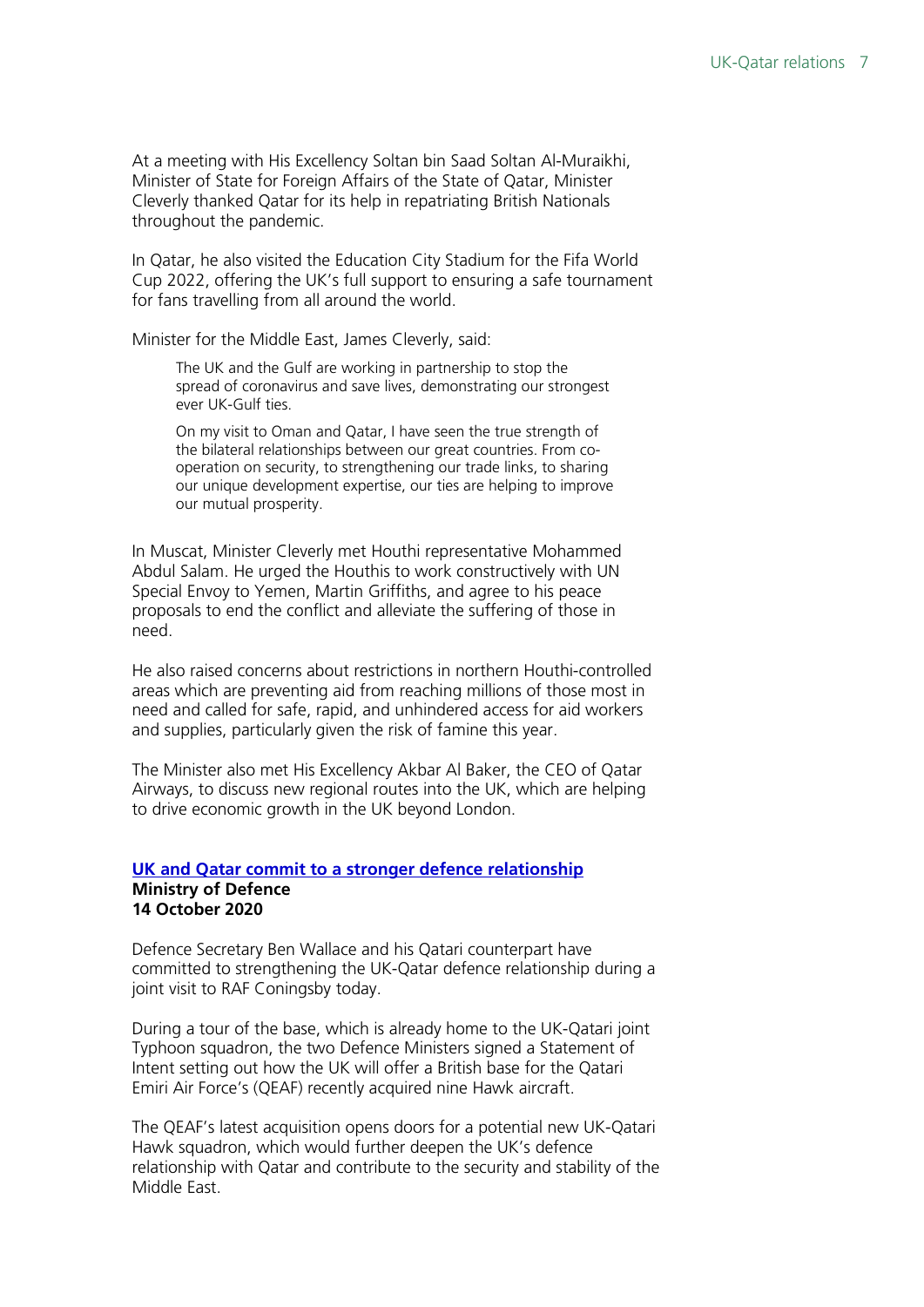Qatar and the UK work closely together to protect that stability. The details of the latest strike by RAF Reaper unmanned aircraft against Daesh have also been released today by the Ministry of Defence that were co-ordinated by the RAF's No.83 Expeditionary Air Group in Al Udeid, Qatar.

Defence Secretary Ben Wallace said:

Today we mark the start of an exciting new chapter in the longstanding defence relationship between the UK and Qatar, reinforcing and strengthening the bonds our Armed Forces already share.

Building upon the success of our joint Typhoon squadron, this new era of collaboration will deliver prosperity and security benefits for both our nations.

The Defence Secretary and His Excellency Dr Khalid bin Mohamed Al Attiyah, Deputy Prime Minister and Minister of State for Defence Affairs in Qatar, also officially opened the joint Typhoon squadron (12 Squadron) headquarters during their visit to RAF Coningsby today.

12 Squadron is the UK's first joint squadron since World War Two, and its new headquarters will allow pilots and air crews from both air forces to train together in state-of-the-art facilities.

Built in under 60 weeks by a team of over 30 sub-contractors from both national and local supply chains, it is expected that the basing of a new Hawk squadron will bring similar benefits to the UK.

Since commencing flying as a joint squadron in June 2020, 12 Squadron have achieved several milestones including training with heavy weapons and taking part in an exercise at sea alongside the Royal Navy.

The Statement of Intent will build on this work by providing the RAF with access to increased flying hours, giving the QEAF access to worldclass RAF accredited training, and delivering long-term investment in infrastructure and training facilities to the RAF.

This partnership will also enable the two nations to continue discussions to establish a suitable air-to-air refuelling support solution for Qatar, which would see the RAF and QEAF further aligned on Multi Role Tanker Transport capability.

Today's event builds upon the Defence Secretary's talks with HE Dr Khalid during his visit to Qatar in September, where he also toured the Combined Air Operations Centre in Al Udeid, where strikes are coordinated from as part of Operation Shader.

#### **[UK-Qatari Typhoons take off as joint squadron](https://www.gov.uk/government/news/uk-qatari-typhoons-take-off-as-joint-squadron) Ministry of Defence 19 June 2020**

The Royal Air Force and Qatar Emiri Air Force (QEAF) Typhoon Squadron, known as No.12 Squadron, have marked an important milestone as they commenced flying as a Joint Squadron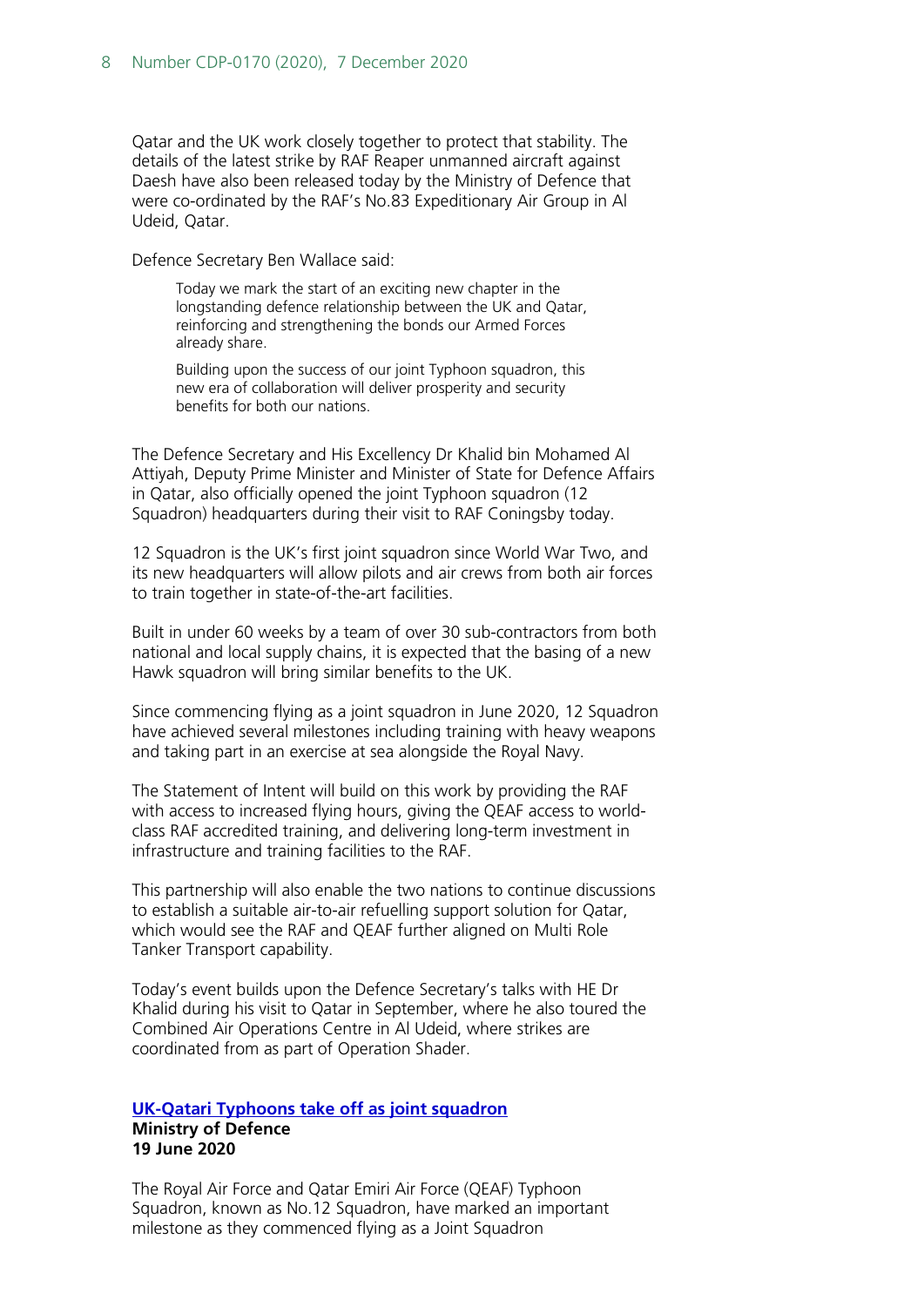Based at RAF Coningsby, No.12 Squadron is a unique initiative between the UK and Qatar and will provide the QEAF with valuable experience operating the Typhoon as they prepare to receive their first aircraft. With deliveries commencing in 2022, the aircraft are part of a £5.1 billion deal between BAE Systems and the Government of Qatar.

The flags of both nations were raised at RAF Coningsby this week as Typhoons with new Squadron markings flew for the first time, signalling the Squadron's readiness to train pilots and ground crew from both air forces.

Defence Secretary Ben Wallace said:

No.12 Squadron is a testament to our enduring friendship and commitment to Qatar, the only nation with which the UK has a Joint Squadron. Together we are protecting populations and securing our mutual interests across the Middle East.

His Excellency Dr Khalid bin Mohammad al Attiyah, Minister of State for Defence Affairs said:

The first flight of No. 12 Squadron marks an important milestone in the commitment of the Qatari Emiri Air Force and the Royal Air Force to deliver on excellence.

The raising of the flags of The State of Qatar and the United Kingdom side by side in commemoration of the first joint flight represents the alignment of vision and strategy in building for a stable and prosperous future for both nations and the world.

The UK has a long history of working with international partners in our armed forces, with such defence engagement recognised as key to strengthening partnerships and promoting our national interest. However, No. 12 Squadron is the first Joint Squadron in the RAF since the Second World War and Battle of Britain.

The Joint Squadron was stood up on 24 July 2018 and will drive closer collaboration between the RAF and QEAF, putting our bilateral security and defence relationship on a long-term and sustainable footing.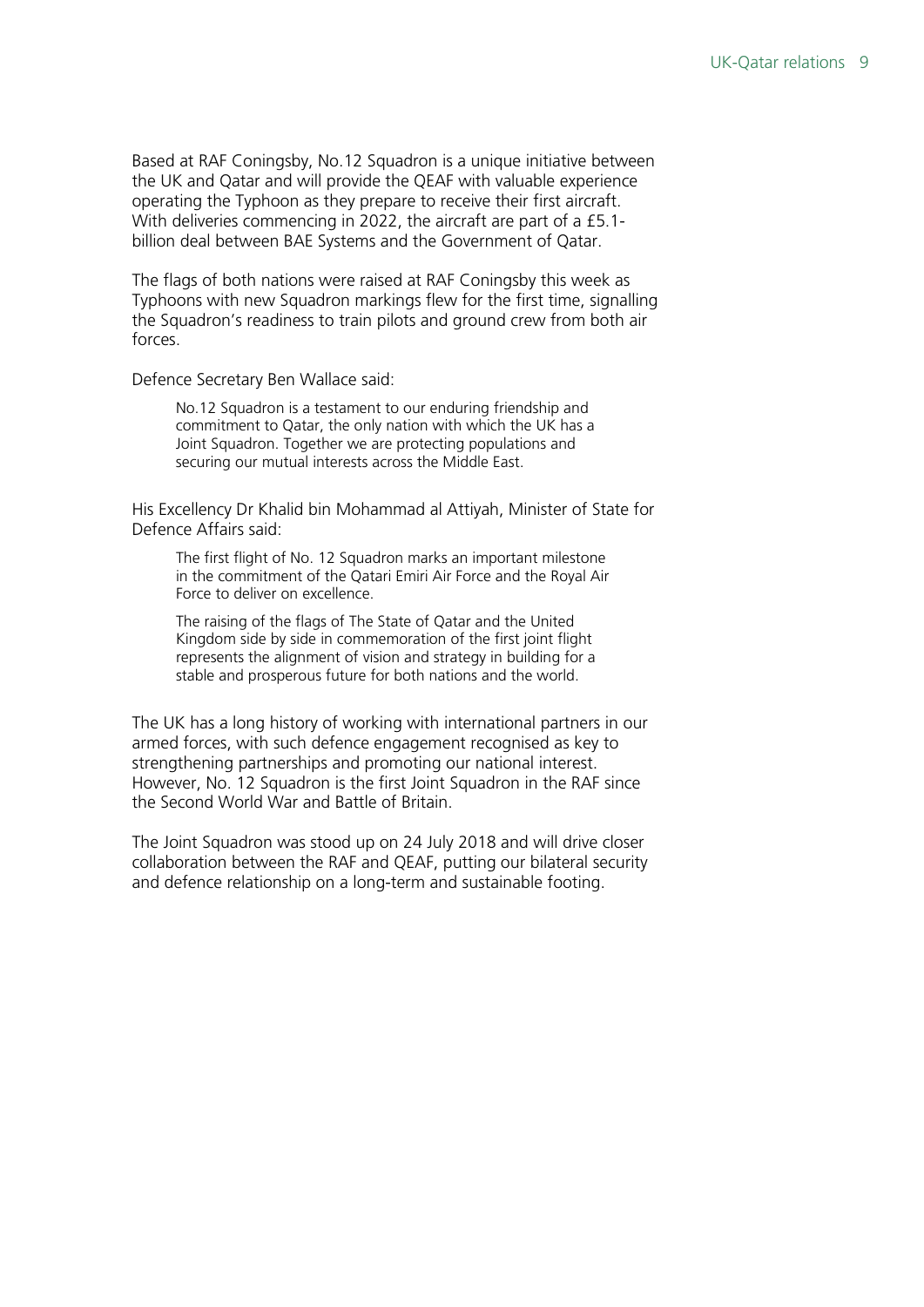## <span id="page-9-0"></span>4. Parliamentary material

## <span id="page-9-1"></span>4.1 PQs

**[Gulf States: Overseas Aid](https://questions-statements.parliament.uk/written-questions/detail/2020-11-11/114086) 17 Nov 2020 | 114086**

#### **Asked by: Wayne David**

To ask the Secretary of State for Foreign, Commonwealth and Development Affairs, pursuant to the Answer of 23 January 2020 to Question 5457, what the allocated budget is for the Gulf Strategy Fund (GSF) for financial year 2020-2021; on what date the GSF allocated budget for the 2021-2022 financial year was decided; and what the duration is of the GSF financial cycle.

#### **Answered by: James Cleverly | Foreign, Commonwealth and Development Office**

£8.4 million has been allocated to the Gulf Strategy Fund for 2020/21. The budget allocations for 2021/22 will be agreed as part of the current Spending Review.

#### **[Gulf States: Overseas Aid](https://questions-statements.parliament.uk/written-questions/detail/2020-11-11/114082)**

**17 Nov 2020 | 114082**

#### **Asked by: Wayne David**

To ask the Secretary of State for Foreign, Commonwealth and Development Affairs, pursuant to the Answer of 5 November 2020 to Question HL9495 on Government Departments: Overseas Aid, on what date the Gulf Strategy Fund was established; which Government Departments have responsibility for that fund; and which Ministers were involved in the establishment of that fund.

#### **Answered by: James Cleverly | Foreign, Commonwealth and Development Office**

The Gulf Strategy Fund replaced the Integrated Activity Fund on 1 April 2020 and is managed as part of the Foreign, Commonwealth and Development Office's International Programme.

## **[Government Departments: Overseas Aid](https://questions-statements.parliament.uk/written-questions/detail/2020-10-22/HL9495)**

**5 Nov 2020 | HL9495**

#### **Asked by: Lord Scriven**

To ask Her Majesty's Government, further to the Written Answer by Lord Ahmad of Wimbledon on 20 May (HL4189), which Government departments applied to the Integrated Activity Fund for funding during the (1) 2016/17, (2) 2018/19, and (3) 2020/21, financial years; and which of those applications were granted.

#### **Answered by: Lord Ahmad of Wimbledon | Foreign, Commonwealth and Development Office**

The Integrated Activity Fund (IAF) was managed by the Cabinet Office during 2016/17 and detailed information is not held by the Foreign, Commonwealth and Development Office. In 2018/19 the IAF received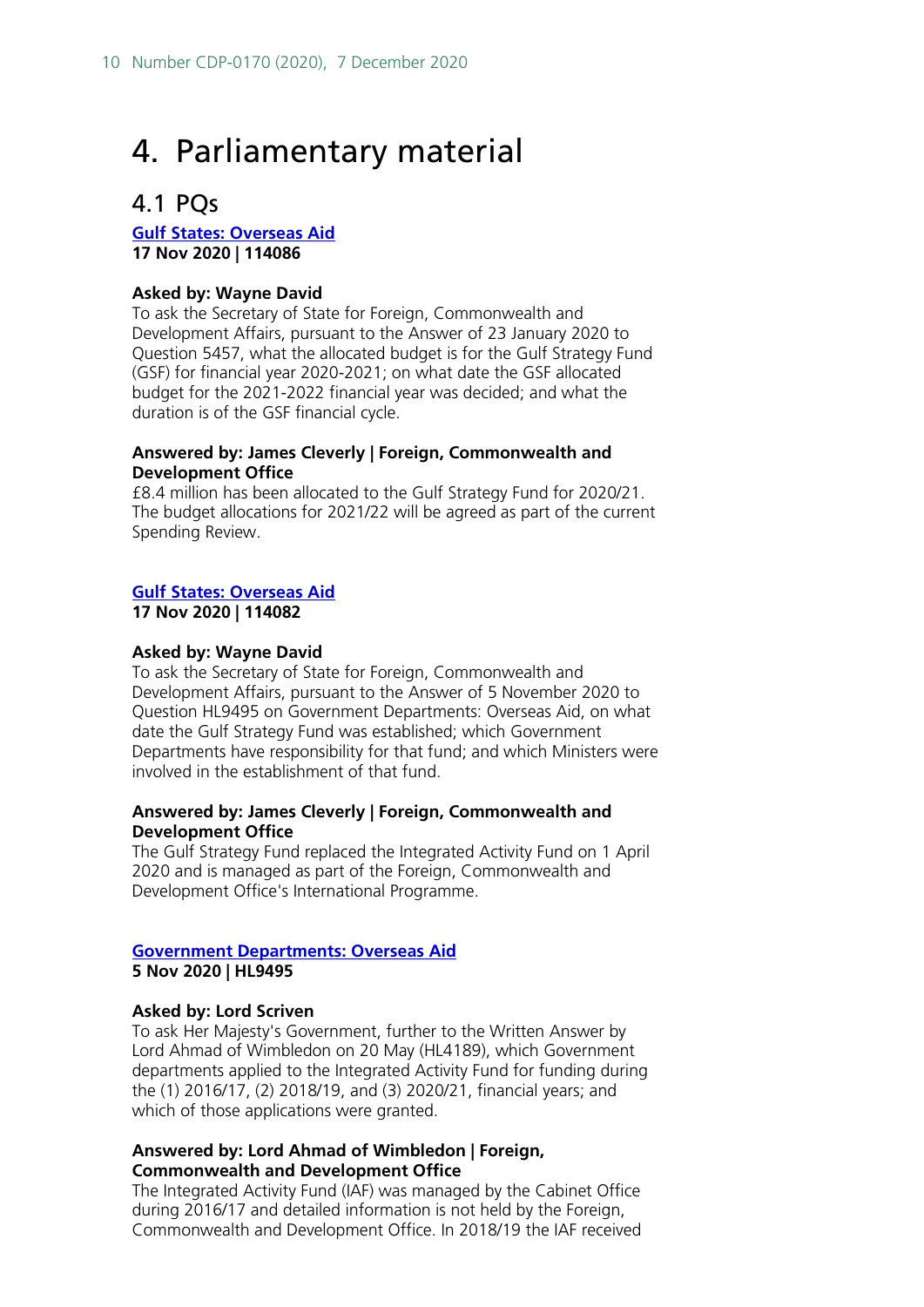applications for funding from a number of government departments. The IAF was replaced by the Gulf Strategy Fund for 2020/21. Applications for funding were received from the Foreign & Commonwealth Office, the Department for International Trade, the Department for Environment, Food & Rural Affairs, HM Revenue & Customs and the Department for Digital, Culture, Media & Sport (DCMS). Funding for DCMS was not approved.

#### **[Gulf States: Overseas Aid](https://questions-statements.parliament.uk/written-questions/detail/2020-10-13/102830)**

#### **16 Oct 2020 | 102830**

#### **Asked by: Brendan O'Hara**

To ask the Secretary of State for Foreign, Commonwealth and Development Affairs, with reference to the Answer of 3 July 2018 to Question 157711 on Gulf States: Overseas Aid, if he will set out (a) the activities and (b) the cost of each those activities delivered through the Integrated Activity Fund exclusively within (a) Saudi Arabia, (b) Bahrain, (c) Kuwait, (d) Oman, (e) Qatar and (f) United Arab Emirates in financial year 2019-20.

#### **Answered by: James Cleverly | Foreign, Commonwealth and Development Office**

The Integrated Activity Fund supported a range of non-ODA programmes and projects across the Gulf. These included, but were not limited to, activities focusing on culture, healthcare, youth engagement, economic diversification and institutional capacity building. Activities were funded in all six Gulf Cooperation Council states: Kuwait, Saudi Arabia, Bahrain, Qatar, the United Arab Emirates and Oman. Many of the projects and programme activities were delivered regionally, so it is not possible to provide a breakdown by beneficiary state.

#### **[Qatar: Military Aid](https://questions-statements.parliament.uk/written-questions/detail/2020-09-08/86678)**

**16 Sep 2020 | 86678**

#### **Asked by: Martin Docherty-Hughes**

To ask the Secretary of State for Defence, how much 12 Squadron RAF has cost the public purse in each year since 2018; and how much of those costs have been borne by the (a) Qatar Emiri Air Force and (b) Government of Qatar.

#### **Answered by: James Heappey | Ministry of Defence**

12 Squadron has formed in three stages: Stand Up of the Squadron (July 2018), commencement of RAF flying operations (2019) and commencement of flying operations with Qatar Emiri Air Force (2020).

To date 12 Squadron costs from the RAF Operating budget have been £1.951 million in Financial Year (FY) 2018-2019, £9.959 million in FY 2019-2020 and £5.423 million in FY 2020-21 to end August 2020. I am withholding detailed information on the costs the Qatari Emiri Air Force have borne for 12 Squadron operations as its disclosure would or would be likely to prejudice relations between the United Kingdom and another State. However, I can confirm as part of the wider £6 billion Export Sale of Typhoon to Qatar, the Government of Qatar has funded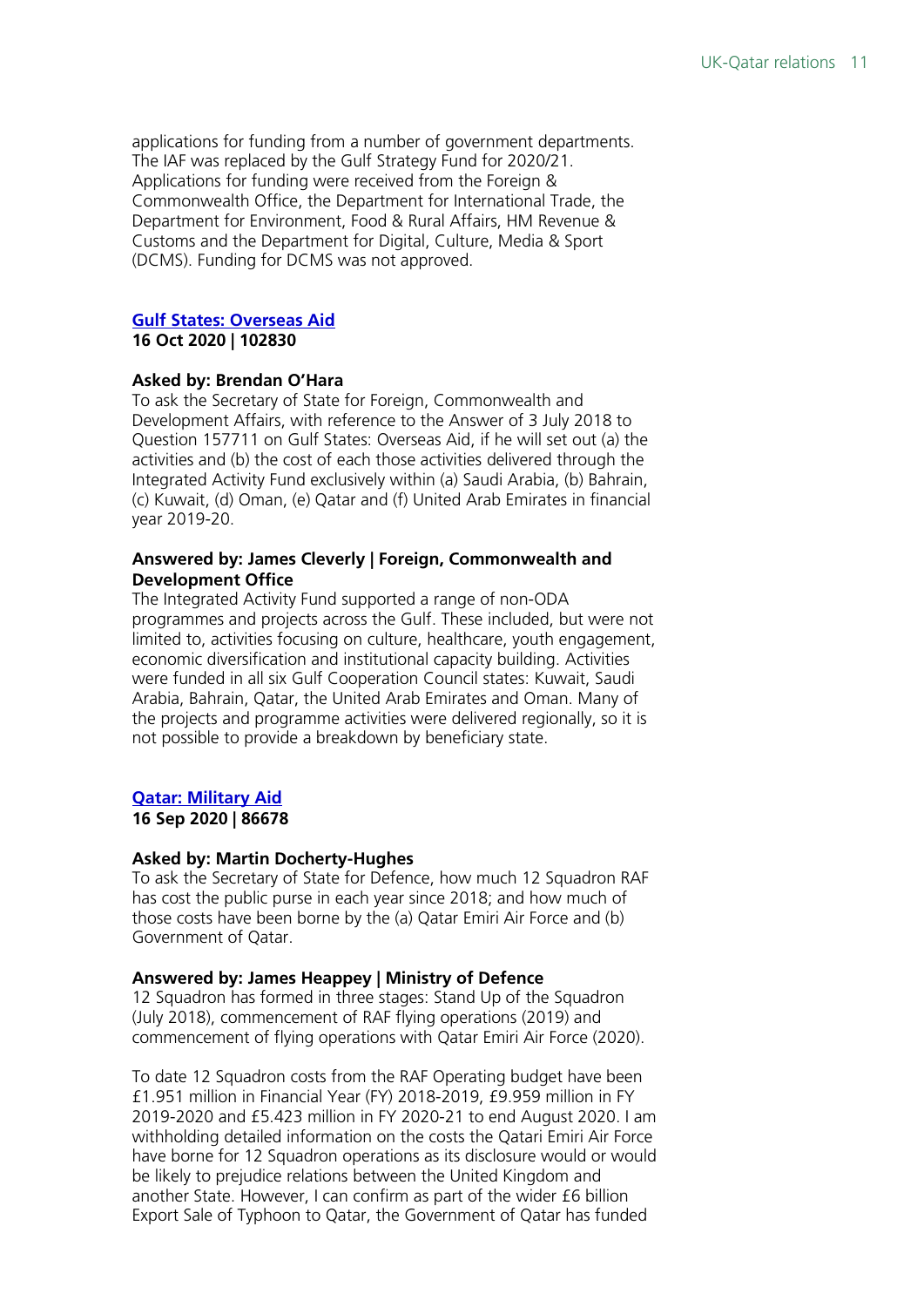50% of the Squadron operating costs since the point at which QEAF pilots started flying on the Joint Squadron.

#### **[Qatar: Military Aid](https://questions-statements.parliament.uk/written-questions/detail/2020-09-08/86677)**

**16 Sep 2020 | 86677**

#### **Asked by: Martin Docherty-Hughes**

To ask the Secretary of State for Defence, how many (a) Royal Air Force personnel and 9b) Qatari Emiri Air Force personnel have been assigned to 12 Squadron RAF.

#### **Answered by: James Heappey | Ministry of Defence**

There are currently 163 RAF personnel assigned to 12 Squadron. I am withholding information on the number of Qatari Emiri Air Force personnel assigned to 12 Squadron as its disclosure would or would be likely to prejudice relations between the United Kingdom and another State. An initial cadre of Qatari Emiri Air Force personnel is currently on the Squadron; this will gradually increase as further personnel graduate from training.

#### **[Qatar: Saudi Arabia](https://questions-statements.parliament.uk/written-questions/detail/2020-08-28/82210)**

**9 Sep 2020 | 82210**

#### **Asked by: Rupa Huq**

To ask the Secretary of State for Foreign, Commonwealth and Development Affairs, when his Department last participated in multinational discussions on the diplomatic relationship between Qatar and Saudi Arabia.

#### **Answered by: James Cleverly | Foreign, Commonwealth and Development Office**

The UK is a longstanding partner of both Qatar and Saudi Arabia. We urge all sides to engage with Kuwaiti mediation efforts and take steps to find a resolution to intra-GCC dispute, which is in the long term interests of all parties. The UK maintains working-level discussions with the GCC, including technical discussions on cyber security, aid transparency, and marine environmental protection.

#### **[Overseas Trade: Qatar](https://questions-statements.parliament.uk/written-questions/detail/2020-07-09/71911) 15 Jul 2020 | 71911**

#### **Asked by: Scott Benton**

To ask the Secretary of State for International Trade, what steps she is taking to improve (a) trade links with Qatar and (b) investment in the UK from Qatari businesses.

#### **Answered by: Ranil Jayawardena | Department for International Trade**

In 2019, total trade between the United Kingdom and Qatar was £7.2 billion, an increase of 37% (£1.9 billion) from 2018 and there are significant existing investment links between our countries. HM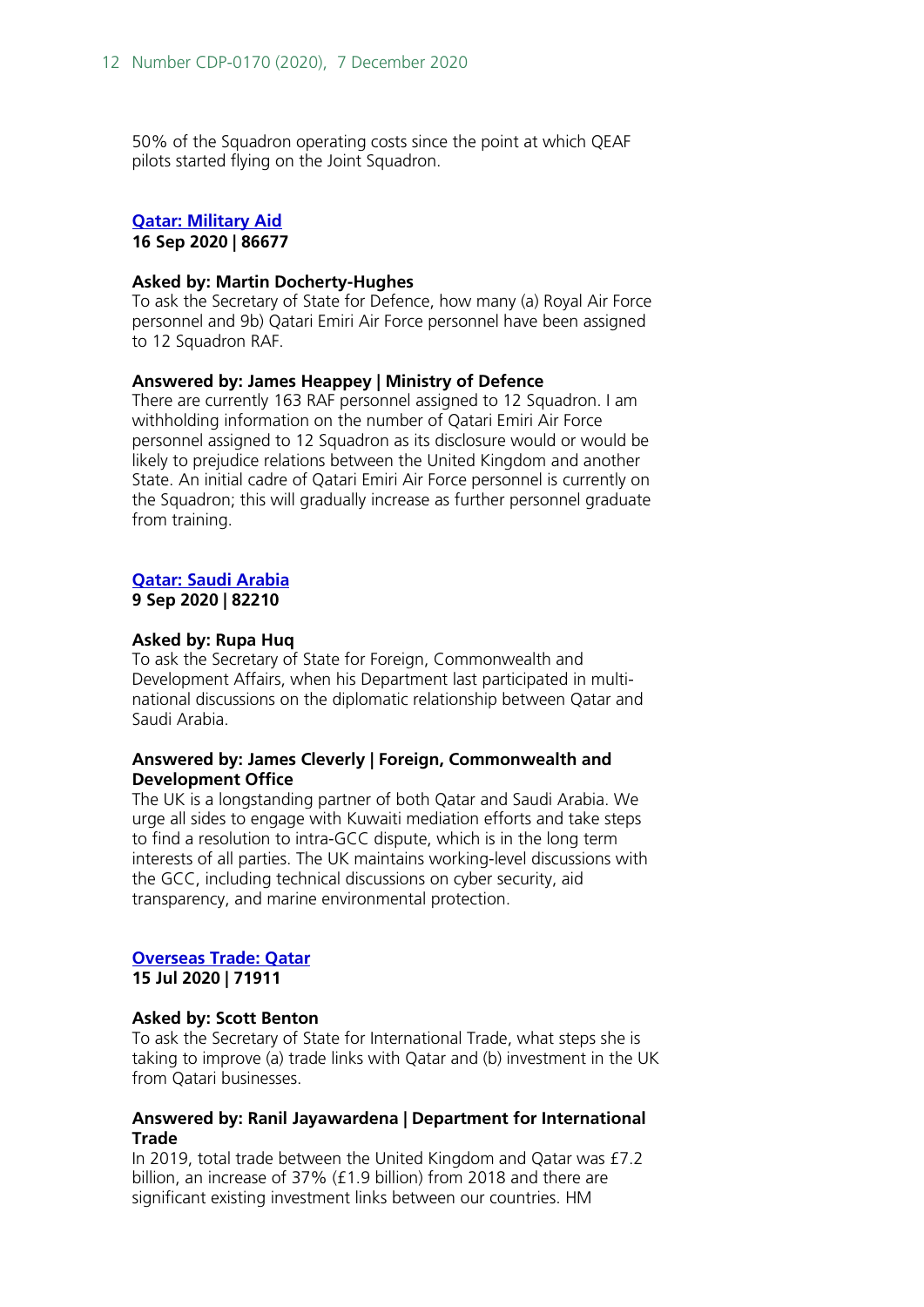Government is committed to supporting more bilateral trade and investment.

My Department will continue to work with our Qatari counterparts to identify ways to boost trade and investment and remove barriers to trade. To explore opportunities to support our bilateral trade, the United Kingdom-Qatar Joint Economic and Trade Committee (JETCO) has been established and, in June, our third Working Group took place with the Qatar Investment Authority to promote the United Kingdom as a top investment destination and discuss future investment opportunities.

## **[Qatar: Football](https://questions-statements.parliament.uk/written-questions/detail/2019-10-28/HL474)**

### **4 Nov 2019 | HL474**

#### **Asked by: Lord Taylor of Warwick**

To ask Her Majesty's Government what assessment they made as to whether the humans rights of workers building the stadium for the FIFA World Cup in Qatar have been violated.

#### **Answered by: Lord Ahmad of Wimbledon | Foreign and Commonwealth Office**

Qatar has made significant progress to improve the situation for its workers, including migrant workers since it won the right to host the World Cup. The International Labour Organisation (ILO) opened an office in Doha in 2018 to work with Qatar on improving workers' rights. We welcome the steps Qatar has taken to date to improve the treatment of workers in Qatar including its most recent announcements on labour reform to abolish the Kafala system by early 2020. We continue to encourage Qatar on making further reforms recommended by the ILO and stand ready to support.

#### **[Military Aircraft: Qatar](https://questions-statements.parliament.uk/written-questions/detail/2019-06-20/267333) 25 Jun 2019 | 267333**

#### **Asked by: Lloyd Russell-Moyle**

To ask the Secretary of State for International Trade, how much has UK Export Finance invested in Qatar for the purchasing of military aircraft.

#### **Answered by: Graham Stuart | Department for International Trade**

UK Export Finance (UKEF) has no investments in Qatar. In 2018, UKEF provided a package of loans, guarantees and insurance with a value of around £4.2 billion (not taking into account amounts reinsured by other ECAs) in respect of the sale of 24 Typhoon and 9 Hawk aircraft and associated goods and services by UK companies BAE Systems and MBDA UK to the State of Qatar.

UKEF has published details of its support for these contracts in its Annual Report and Accounts 2018-19 (pages 55-56) which has been presented to Parliament and can be found on UKEF's website.

[https://www.gov.uk/government/publications/uk-export-finance-annual](https://www.gov.uk/government/publications/uk-export-finance-annual-report-and-accounts-2018-to-2019)[report-and-accounts-2018-to-2019](https://www.gov.uk/government/publications/uk-export-finance-annual-report-and-accounts-2018-to-2019)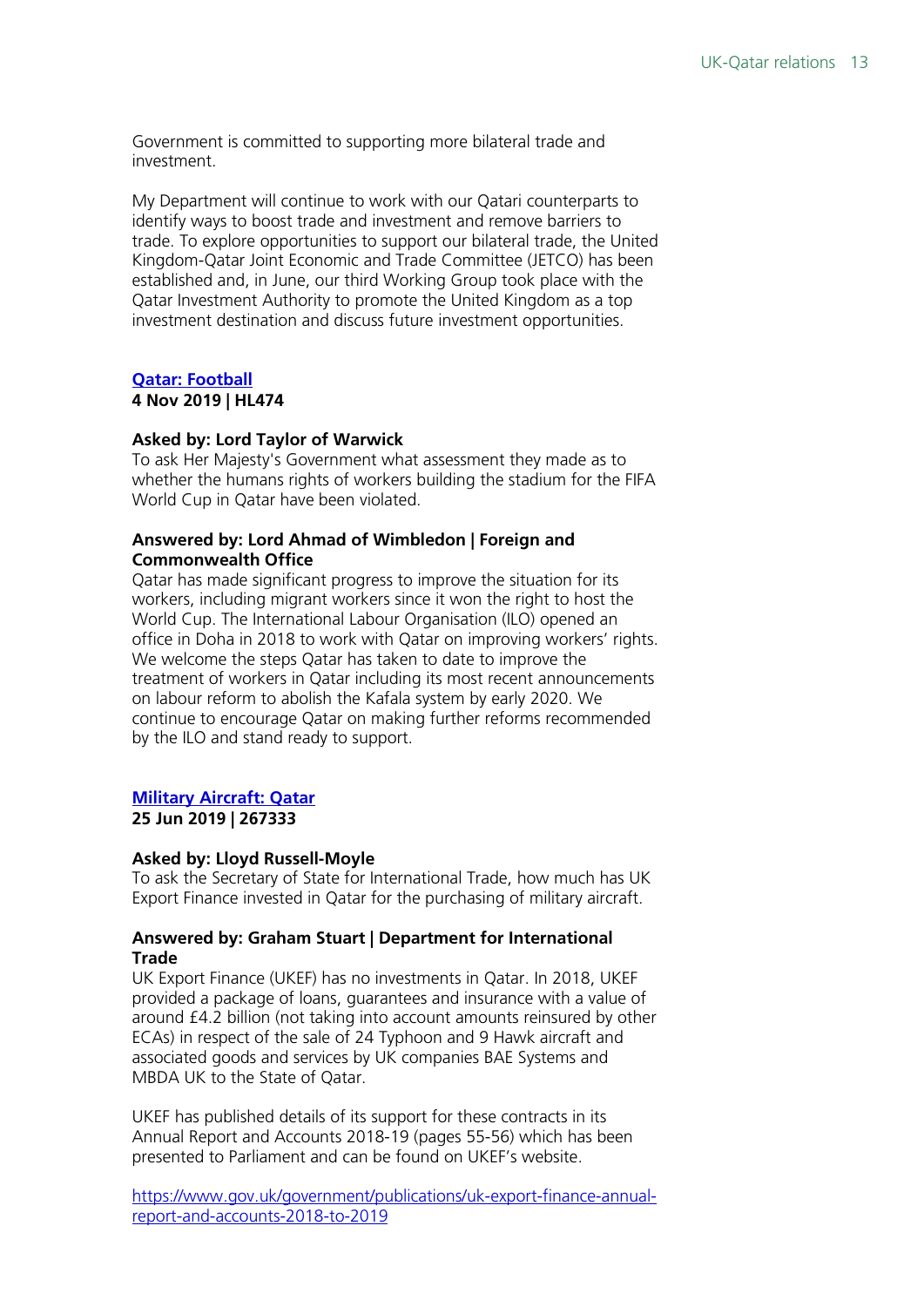This package is the only instance of UKEF support for the sale of military aircraft to Qatar.

#### **[Gulf States: Overseas Aid](https://questions-statements.parliament.uk/written-questions/detail/2019-06-04/HL16049) 18 Jun 2019 | HL16049**

#### **Asked by: Lord Scriven**

To ask Her Majesty's Government what is the allocated budget for the Gulf Integrated Activity Fund for the 2019/20 financial year; and which countries will receive support from that Fund.

#### **Answered by: Lord Ahmad of Wimbledon | Foreign and Commonwealth Office**

The allocated budget for the Gulf Integrated Activity Fund (IAF) for the 2019/20 financial year is £20m. The IAF will fund activity in all six Gulf Cooperation Council States including Kuwait, Saudi Arabia, Bahrain, Qatar, the United Arab Emirates and Oman.

#### **[Qatar: Diplomatic Relations](https://questions-statements.parliament.uk/written-questions/detail/2019-06-04/HL16027) 18 Jun 2019 | HL16027**

#### **Asked by: Marquess of Lothian**

To ask Her Majesty's Government whether they have called for dialogue to resolve the ongoing crisis between Qatar and the Arab Quartet countries of Saudi Arabia, the United Arab Emirates, Bahrain, and Egypt which began in June 2017; and what steps they have taken to support the Gulf Cooperation Council in its efforts to resolve the crises.

#### **Answered by: Lord Ahmad of Wimbledon | Foreign and Commonwealth Office**

We continue to urge all sides to take steps to de-escalate and engage with Kuwaiti mediation efforts to find a resolution to the ongoing dispute. Substantive progress can only happen when all countries involved are willing to discuss demands that are measured and realistic. We remain firmly committed to our strategic partnership with the Gulf Cooperation Council (GCC), and continue to make clear during engagements with Gulf partners that GCC unity matters to long-term regional security and stability.

## <span id="page-13-0"></span>4.2 Debates

**[Integrated Activity Fund: Transparency](https://hansard.parliament.uk/Commons/2020-10-22/debates/1A17E46F-FA72-4AFD-B682-CE37E56F794B/IntegratedActivityFundTransparency) 22 Oct 2020 | 682 cc474-93WH**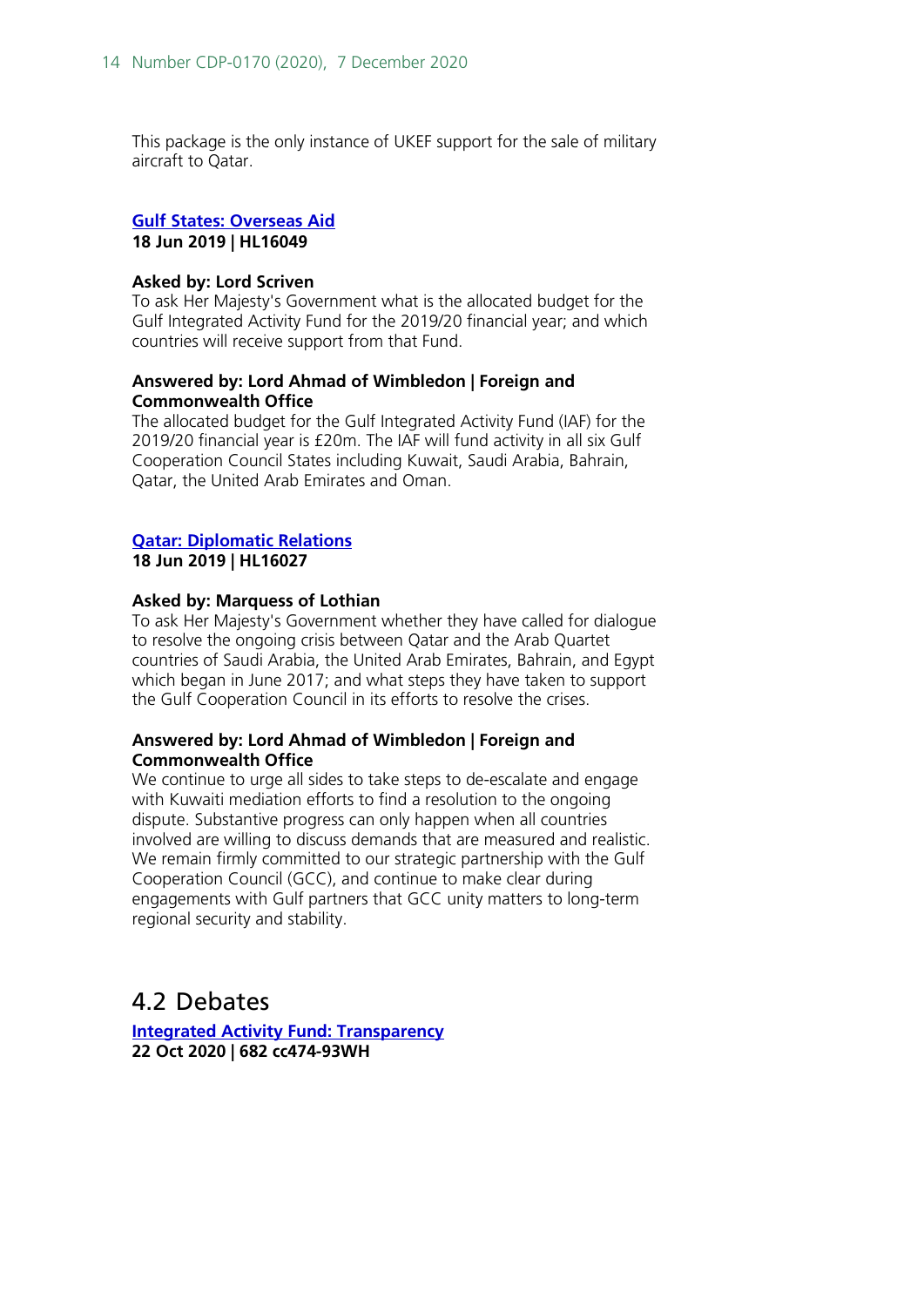## <span id="page-14-0"></span>5. Further reading

## Commons Library Papers

#### **[Transparency of the Integrated Activity Fund](https://commonslibrary.parliament.uk/research-briefings/cdp-2020-0109/)**

Ben Smith 19 October 2019

#### **[The Qatar crisis and regional ramifications](https://commonslibrary.parliament.uk/research-briefings/cbp-8690/)**

Ben Smith 15 October 2019

### Other reports and documents

**The Cost of Contagion: [The human rights impacts of COVID-19 on](https://www.equidem.org/assets/downloads/1837_Equidem_The_Cost_of_Congation_Report_ART_WEB.pdf)  [migrant workers in the Gulf](https://www.equidem.org/assets/downloads/1837_Equidem_The_Cost_of_Congation_Report_ART_WEB.pdf)** Equidem 19 November 2020

#### **[Progress report on the technical cooperation programme agreed](https://www.ilo.org/wcmsp5/groups/public/---ed_norm/---relconf/documents/meetingdocument/wcms_757599.pdf)  [between the Government of Qatar and the ILO](https://www.ilo.org/wcmsp5/groups/public/---ed_norm/---relconf/documents/meetingdocument/wcms_757599.pdf)**

International Labour Organization GB.340/INS/11 9 October 2020

**[Visit to Qatar: Report of the Special Rapporteur on contemporary](https://undocs.org/en/A/HRC/44/57/Add.1)  [forms of racism, racial discrimination, xenophobia and related](https://undocs.org/en/A/HRC/44/57/Add.1)  [intolerance](https://undocs.org/en/A/HRC/44/57/Add.1)** UN General Assembly Human Rights Council A/HRC/44/57/Add.1 27 April 2020

**[Annual External Compliance Report of the Supreme Committee](https://www.qatar2022.qa/sites/default/files/documents/Impactt-Ltd-Compliance-Report-February-2020.pdf)  [for Delivery & Legacy's Workers' Welfare Standards: Building a](https://www.qatar2022.qa/sites/default/files/documents/Impactt-Ltd-Compliance-Report-February-2020.pdf)  [legacy: laying the foundations for lasting impact](https://www.qatar2022.qa/sites/default/files/documents/Impactt-Ltd-Compliance-Report-February-2020.pdf)** Impactt Ltd February 2020

#### **[Qatar: all work, no pay: the struggle of Qatar's migrant workers](https://www.amnesty.org/download/Documents/MDE2207932019ENGLISH.PDF)  [for justice](https://www.amnesty.org/download/Documents/MDE2207932019ENGLISH.PDF)** Amnesty International

19 September 2019